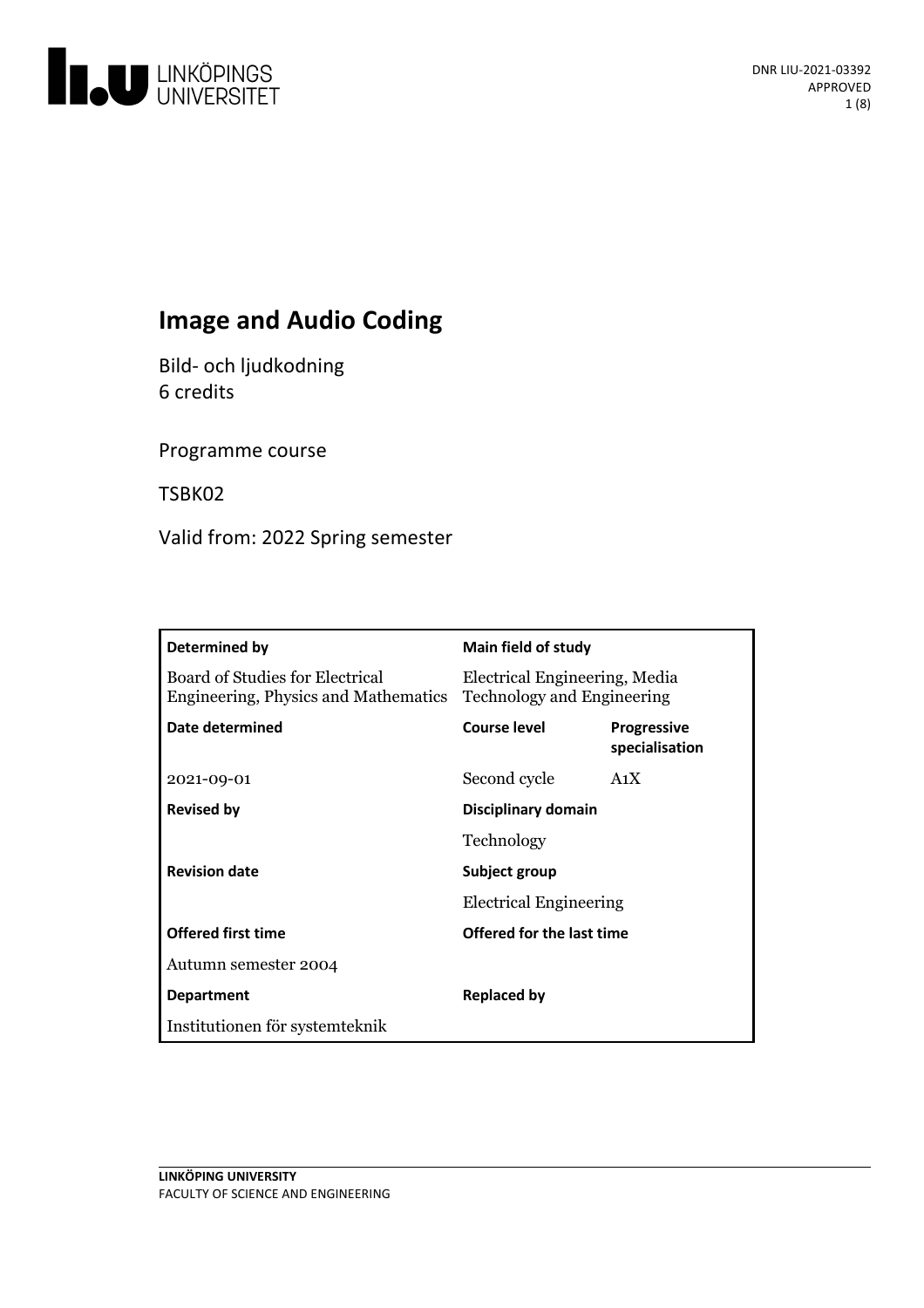# Course offered for

- Master of Science in Computer Science and Engineering
- Master of Science in Industrial Engineering and Management
- Master of Science in Information Technology
- Master of Science in Biomedical Engineering
- Master of Science in Applied Physics and Electrical Engineering
- Master of Science in Industrial Engineering and Management International
- Master of Science in Applied Physics and Electrical Engineering International

## Prerequisites

Signal Theory, Linear Algebra. Fourier transforms

## Intended learning outcomes

The course explains the principles behind modern techniques for communicating images and sound. Having fulfilled the course, the student has learned to analyze the performance of predictive and transform-based methods and is also able to explain the design criterias behind methods such as JPEG, MPEG for images and MP3, AAC for audio.

## Course content

Statistical signal models and Entropy. Lossless coding. Performance bounds when coding analogue signals. Sampling and quantisation. PCM, predictive coding, transform coding, wavelet coding. LPC, CELP and model-based coding. Standardised methods for pictures and sound (JPEG, MPEG, MP3, AAC). Video distribution over networks.

# Teaching and working methods

The course consists of lectures, tutorials, and laborations.

## Examination

| TEN <sub>1</sub> | Written examination | 4.5 credits | U, 3, 4, 5 |
|------------------|---------------------|-------------|------------|
| LAB <sub>1</sub> | Laboratory work     | 1.5 credits | U, G       |

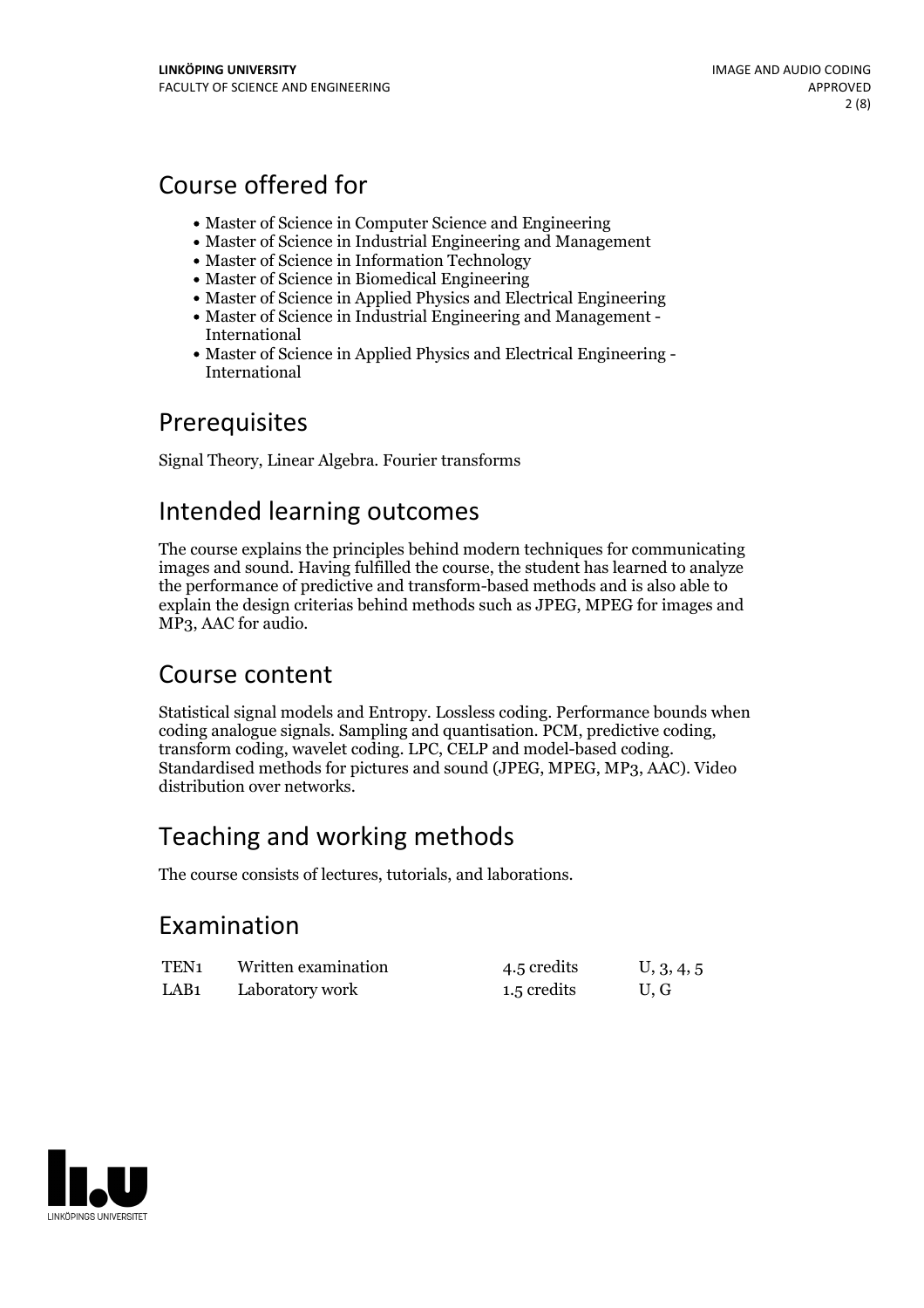## Grades

Four-grade scale, LiU, U, 3, 4, 5

# Other information

Supplementary courses: Project courses or research-oriented courses in the areas of media communication, mobil communication, medical image systems. The course is also suitable as a prerequisite for Master thesis studies in these fields.

### **About teaching and examination language**

The teaching language is presented in the Overview tab for each course. The examination language relates to the teaching language as follows:

- If teaching language is "Swedish", the course as a whole could be given in Swedish, or partly in English. Examination language is Swedish, but parts
- of the examination can be in English. If teaching language is "English", the course as <sup>a</sup> whole is taught in English. Examination language is English. If teaching language is "Swedish/English", the course as <sup>a</sup> whole will be
- taught in English if students without prior knowledge of the Swedish language participate. Examination language is Swedish or English depending on teaching language.

### **Other**

The course is conducted in a manner where both men's and women's experience and knowledge are made visible and developed.

The planning and implementation of a course should correspond to the course syllabus. The course evaluation should therefore be conducted with the course syllabus as a starting point.

If special circumstances prevail, the vice-chancellor may in a special decision specify the preconditions for temporary deviations from this course syllabus, and delegate the right to take such decisions.

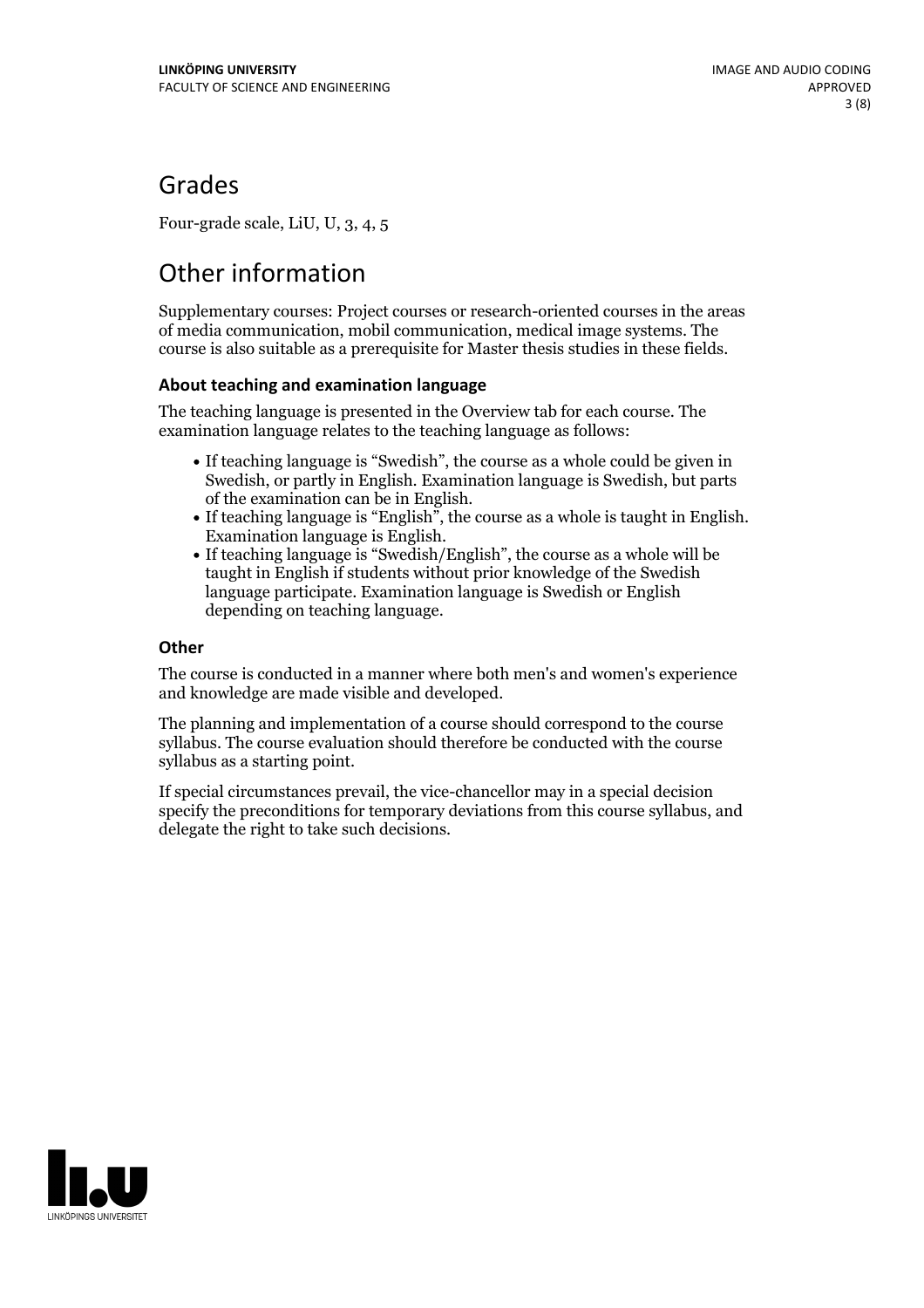## **Common rules**

### Course syllabus

A syllabus must be established for each course. The syllabus specifies the aim and contents of the course, and the prior knowledge that a student must have in order to be able to benefit from the course.

## Timetabling

Courses are timetabled after a decision has been made for this course concerning its assignment to a timetable module.

### Interruption in and deregistration from a course

The LiU decision, Guidelines concerning confirmation of participation in education (Dnr LiU-2020-02256), states that interruptions in study are to be recorded in Ladok. Thus, all students who do not participate in a course for which they have registered must record the interruption, such that the registration on the course can be removed. Deregistration from or interrupting a course is carried out using <sup>a</sup> web-based form: https://www.lith.liu.se/for- [studenter/kurskomplettering?l=en.](https://www.lith.liu.se/for-studenter/kurskomplettering?l=en)

## Cancelled courses and changes to the course syllabus

Courses with few participants (fewer than 10) may be cancelled or organised in a manner that differs from that stated in the course syllabus. The Dean is to deliberate and decide whether a course is to be cancelled or changed from the course syllabus.

## Guidelines relating to examinations and examiners

For details, see Guidelines for education and examination for first-cycle and second-cycle education at Linköping University, Dnr LiU-2020-04501 [\(http://styrdokument.liu.se/Regelsamling/VisaBeslut/917592\)](http://styrdokument.liu.se/Regelsamling/VisaBeslut/917592).

An examiner must be employed as a teacher at LiU according to the LiU Regulations for Appointments, Dnr LiU-2021-01204 [\(https://styrdokument.liu.se/Regelsamling/VisaBeslut/622784](https://styrdokument.liu.se/Regelsamling/VisaBeslut/622784)). For courses in second-cycle, the following teachers can be appointed as examiner: Professor (including Adjunct and Visiting Professor), Associate Professor (including Adjunct), Senior Lecturer (including Adjunct and Visiting Senior Lecturer), Research Fellow, or Postdoc. For courses in first-cycle, Assistant Lecturer (including Adjunct and Visiting Assistant Lecturer) can also be appointed as examiner in addition to those listed for second-cycle courses. In exceptional cases, a Part-time Lecturer can also be appointed as an examiner at both first- and second cycle, see Delegation of authority for the Board of Faculty of Science and Engineering.

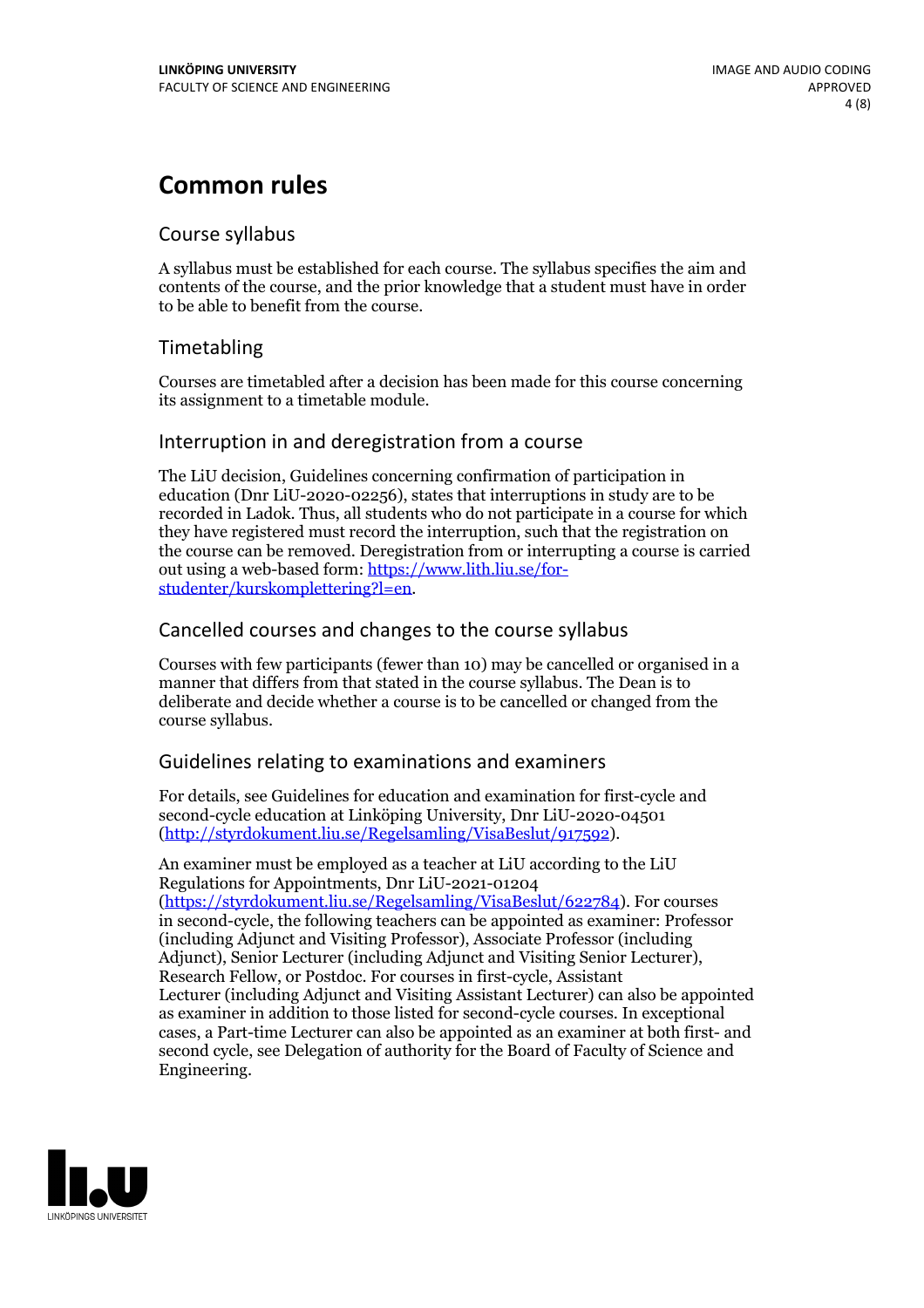## Forms of examination

#### **Principles for examination**

Written and oral examinations and digital and computer-based examinations are held at least three times a year: once immediately after the end of the course, once in August, and once (usually) in one of the re-examination periods. Examinations held at other times are to follow a decision of the faculty programme board.

Principles for examination scheduling for courses that follow the study periods:

- courses given in VT1 are examined for the first time in March, with re-examination in June and August
- courses given in VT2 are examined for the first time in May, with re-examination in August and October
- courses given in HT1 are examined for the first time in October, with re-examination in January and August
- courses given in HT2 are examined for the first time in January, with re-examination in March and in August.

The examination schedule is based on the structure of timetable modules, but there may be deviations from this, mainly in the case of courses that are studied and examined for several programmes and in lower grades (i.e. 1 and 2).

Examinations for courses that the faculty programme board has decided are to be held in alternate years are held three times during the school year in which the course is given according to the principles stated above.

Examinations for courses that are cancelled orrescheduled such that they are not given in one or several years are held three times during the year that immediately follows the course, with examination scheduling that corresponds to the scheduling that was in force before the course was cancelled or rescheduled.

When a course, or a written examination (TEN, DIT, DAT), is given for the last time, the regular examination and two re-examinations will be offered. Thereafter, examinations are phased out by offering three examinations during the following academic year at the same times as the examinations in any substitute course. If there is no substitute course, three examinations will be offered during re- examination periods during the following academic year. Other examination times are decided by the faculty programme board. In all cases above, the examination is also offered one more time during the academic year after the following, unless the faculty programme board decides otherwise. In total, 6 re-examinations are offered, of which 2 are regular re-examinations. In the examination registration system, the examinations given for the penultimate time and the last time are denoted.

If a course is given during several periods of the year (for programmes, or on different occasions for different programmes) the faculty programme board or boards determine together the scheduling and frequency of re-examination occasions.

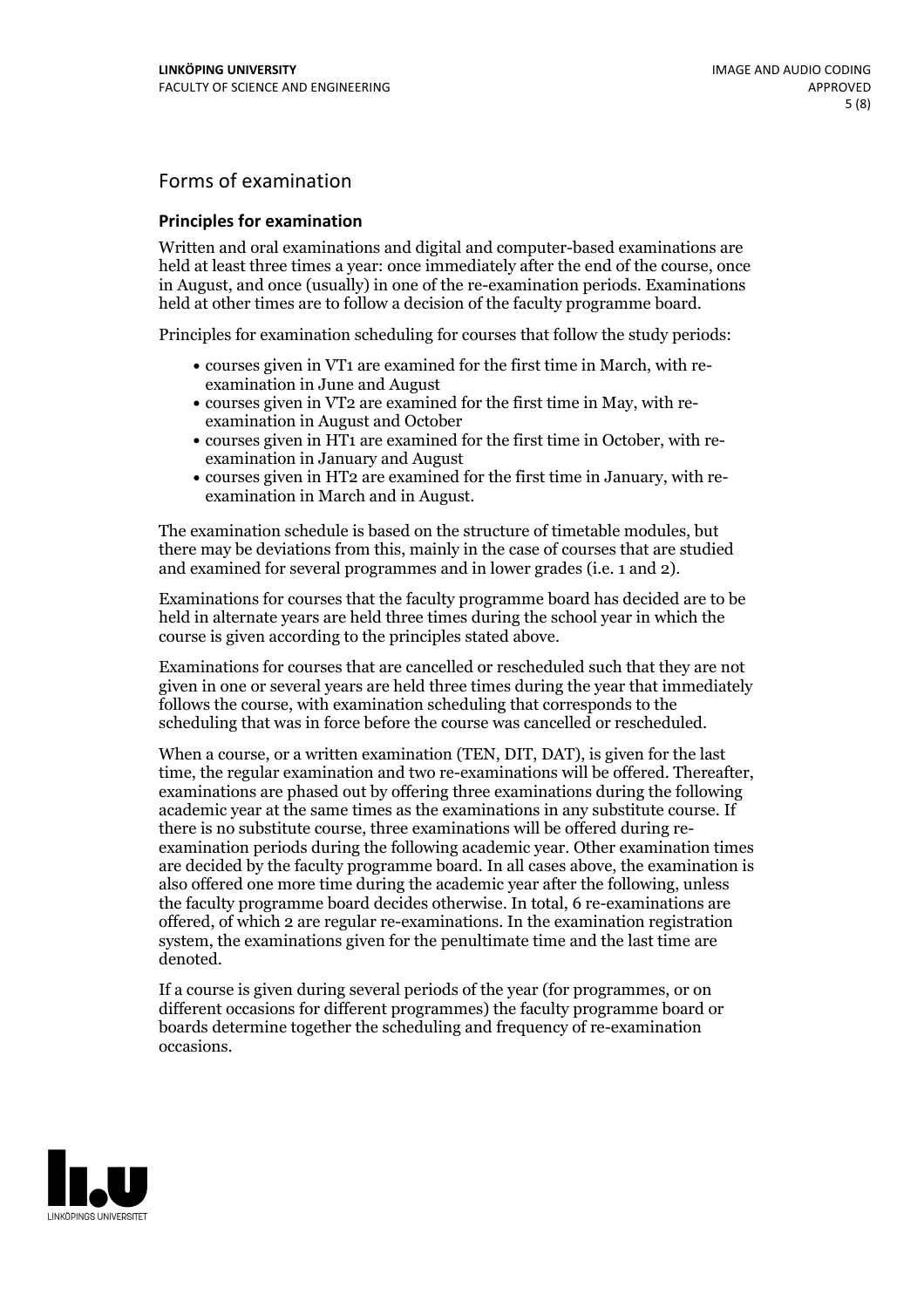#### **Retakes of other forms of examination**

Regulations concerning retakes of other forms of examination than written examinations and digital and computer-based examinations are given in the LiU guidelines for examinations and examiners, [http://styrdokument.liu.se/Regelsamling/VisaBeslut/917592.](http://styrdokument.liu.se/Regelsamling/VisaBeslut/917592)

#### **Course closure**

For Decision on Routines for Administration of the Discontinuation of Educational Programs, Freestanding Courses and Courses in Programs, see DNR LiU-2021-04782. After a decision on closure and after the end of the discontinuation period, the students are referred to a replacement course (or similar) according to information in the course syllabus or programme syllabus. If a student has passed some part/parts of a closed program course but not all, and there is an at least partially replacing course, an assessment of crediting can be made. Any crediting of course components is made by the examiner.

#### **Registration for examination**

In order to take an written, digital or computer-based examination, registration in advance is mandatory, see decision in the university's rule book [https://styrdokument.liu.se/Regelsamling/VisaBeslut/622682.](https://styrdokument.liu.se/Regelsamling/VisaBeslut/622682) An unregistered student can thus not be offered a place. The registration is done at the Student Portal or in the LiU-app during the registration period. The registration period opens 30 days before the date of the examination and closes 10 days before the date of the examination. Candidates are informed of the location of the examination by email, four days in advance.

#### **Code of conduct for students during examinations**

Details are given in a decision in the university's rule book: <http://styrdokument.liu.se/Regelsamling/VisaBeslut/622682>.

#### **Retakes for higher grade**

Students at the Institute of Technology at LiU have the right to retake written examinations and digital and computer-based examinations in an attempt to achieve a higher grade. This is valid for all examination components with code "TEN", "DIT" and "DAT". The same right may not be exercised for other examination components, unless otherwise specified in the course syllabus.

A retake is not possible on courses that are included in an issued degree diploma.

#### **Grades**

The grades that are preferably to be used are Fail (U), Pass (3), Pass not without distinction  $(4)$  and Pass with distinction  $(5)$ .

- Grades U, 3, 4, 5 are to be awarded for courses that have written or digital examinations.<br>• Grades Fail (U) and Pass (G) may be awarded for courses with a large
- degree of practical components such as laboratory work, project work and

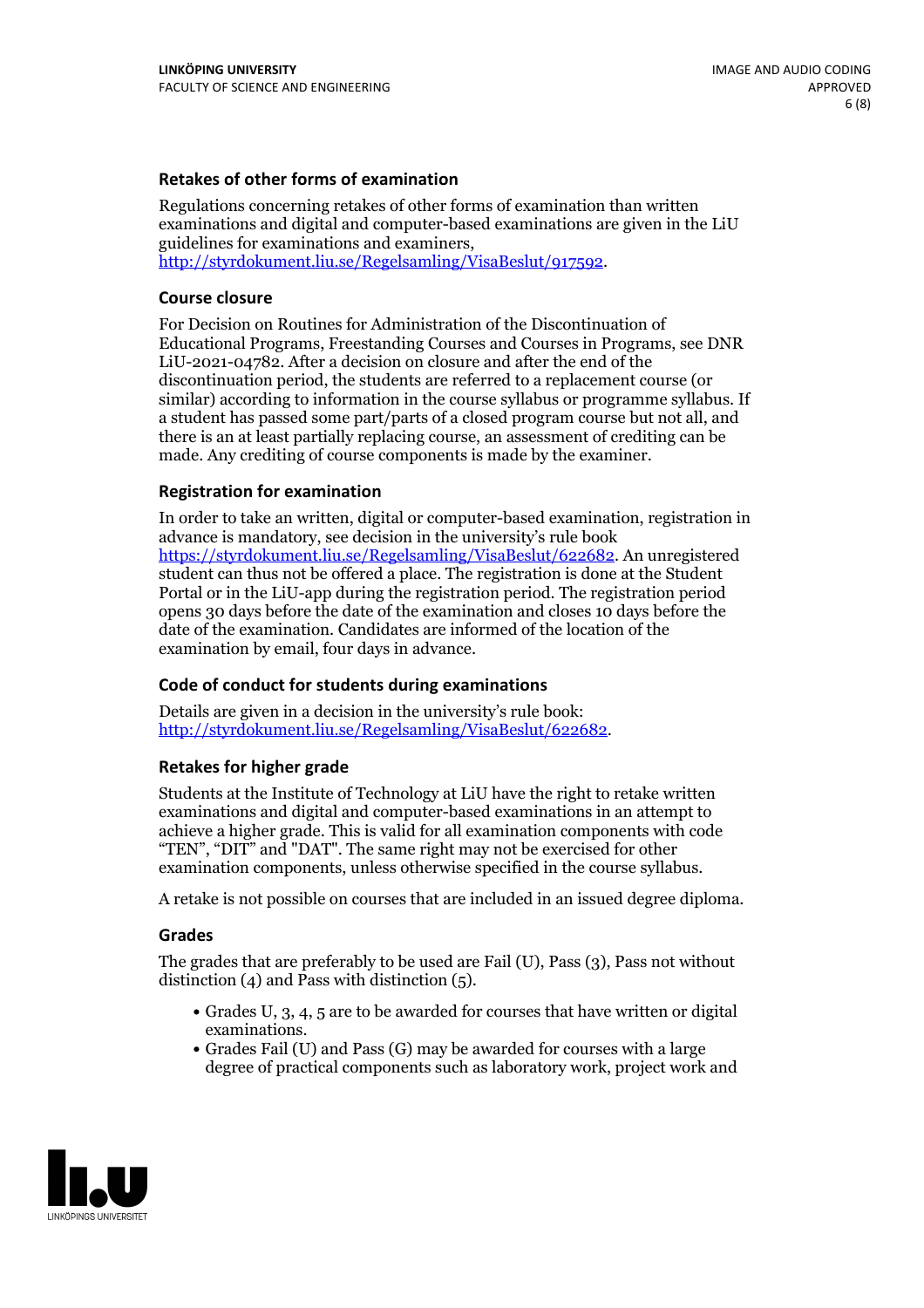group work.<br>• Grades Fail (U) and Pass (G) are to be used for degree projects and other independent work.

#### **Examination components**

The following examination components and associated module codes are used at the Faculty of Science and Engineering:

- Grades U, 3, 4, 5 are to be awarded for written examinations (TEN) and
- digital examinations (DIT).<br>• Examination components for which the grades Fail (U) and Pass (G) may be awarded are laboratory work (LAB), project work (PRA), preparatory written examination (KTR), digital preparatory written examination (DIK), oral examination (MUN), computer-based examination (DAT), home
- assignment (HEM), and assignment (UPG).<br>• Students receive grades either Fail (U) or Pass (G) for other examination components in which the examination criteria are satisfied principally through active attendance such as tutorial group (BAS) or examination item
- (MOM).<br>• Grades Fail (U) and Pass (G) are to be used for the examination components Opposition (OPPO) and Attendance at thesis presentation (AUSK) (i.e. part of the degree project).

In general, the following applies:

- 
- Mandatory course components must be scored and given <sup>a</sup> module code. Examination components that are not scored, cannot be mandatory. Hence, it is voluntary to participate in these examinations, and the voluntariness must be clearly stated. Additionally, if there are any associated conditions to
- the examination component, these must be clearly stated as well.<br>• For courses with more than one examination component with grades U,3,4,5, it shall be clearly stated how the final grade is weighted.

For mandatory components, the following applies (in accordance with the LiU Guidelines for education and examination for first-cycle and second-cycle education at Linköping University,<br>[http://styrdokument.liu.se/Regelsamling/VisaBeslut/917592\)](http://styrdokument.liu.se/Regelsamling/VisaBeslut/917592):

If special circumstances prevail, and if it is possible with consideration of the nature of the compulsory component, the examiner may decide to replace the compulsory component with another equivalent component.

For possibilities to alternative forms of examinations, the following applies (in accordance with the LiU Guidelines for education and examination for first-cycle [http://styrdokument.liu.se/Regelsamling/VisaBeslut/917592\)](http://styrdokument.liu.se/Regelsamling/VisaBeslut/917592):

If the LiU coordinator for students with disabilities has granted a student the right to an adapted examination for a written examination in an examination hall, the student has the right to it.